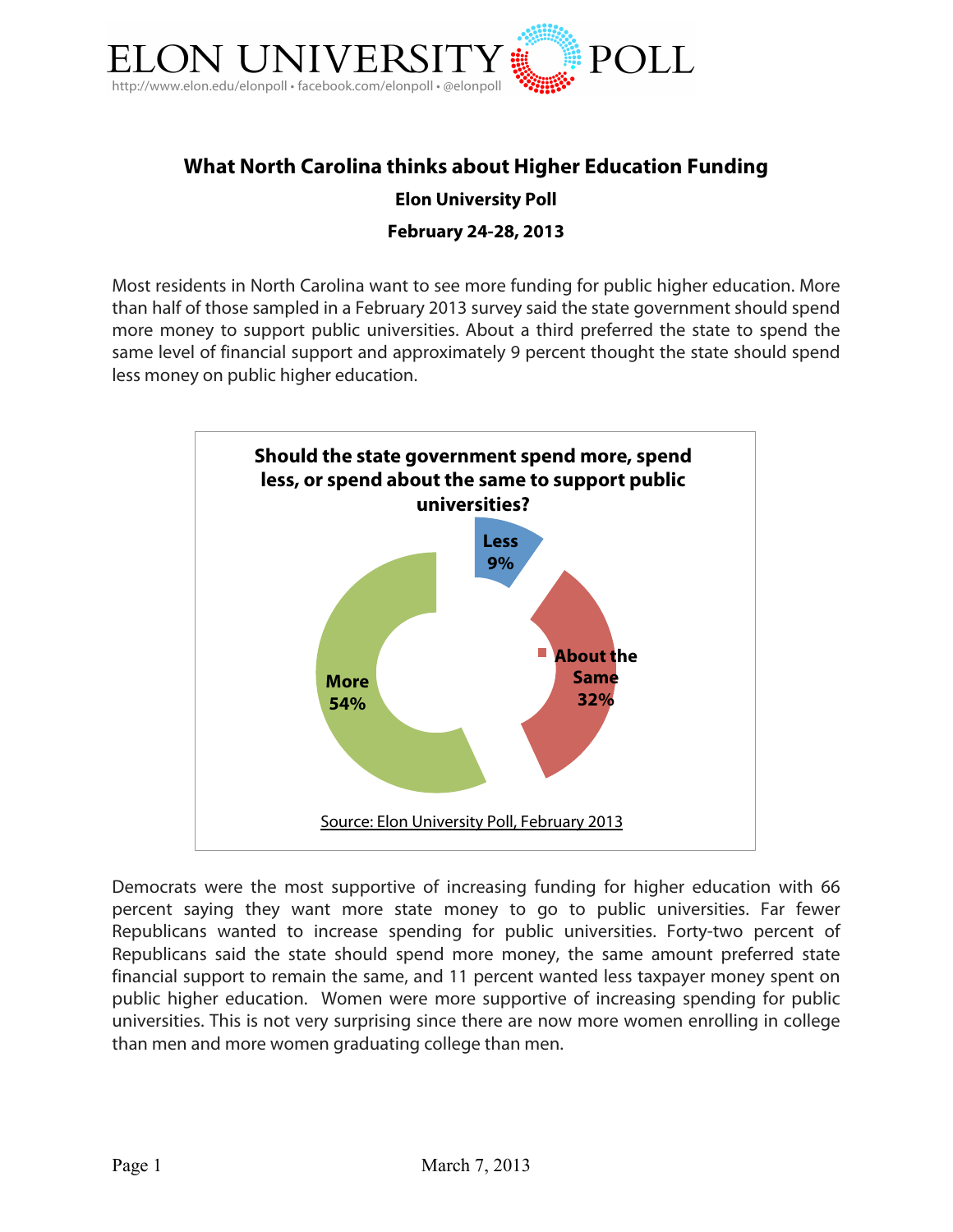

## **Should the state government spend more, spend less, or spend about the same to support public universities?**

# **Table 1: Party ID and Support for University Funding**

|                      | Less | About the Same | More | Don't Know | Total |
|----------------------|------|----------------|------|------------|-------|
|                      | $\%$ | $\%$           | $\%$ | $\%$       | $\%$  |
| Democrats            |      | 22             | 66   | 6          | 100   |
| Independents         | l 1  | 33             | 53   |            | 100   |
| Republicans          | 11   | 42             | 42   |            | 100   |
| Don't Know / Refused | 12   | 30             | 50   | 8          | 100   |
| <b>Total</b>         | q    | 32             | 54   |            | 100   |

# **Table 2: Female and Support for University Funding**

|        | Less | About the Same | More | Don't Know | Total |
|--------|------|----------------|------|------------|-------|
|        | %    | $\%$           | $\%$ | $\%$       | %     |
| Male   | 14   | 33             | 50   |            | 100   |
| Female |      | ٦1             | 58   |            | 100   |
| Total  | Q    |                | 54   |            | 100   |

# **Table 3: Age and Support for University Funding**

|           | Less | About the Same | More | Don't Know | Total |
|-----------|------|----------------|------|------------|-------|
|           | $\%$ | $\%$           | $\%$ | $\%$       | %     |
| $18 - 30$ | 9    | 29             | 59   | 3          | 100   |
| $31 - 40$ |      | 28             | 61   | 4          | 100   |
| $41 - 50$ | 8    | 35             | 54   | 3          | 100   |
| $51 - 65$ | 9    | 30             | 55   | 5          | 100   |
| $65+$     | 13   | 40             | 37   | 10         | 100   |
| Total     | 9    | 32             | 54   |            | 100   |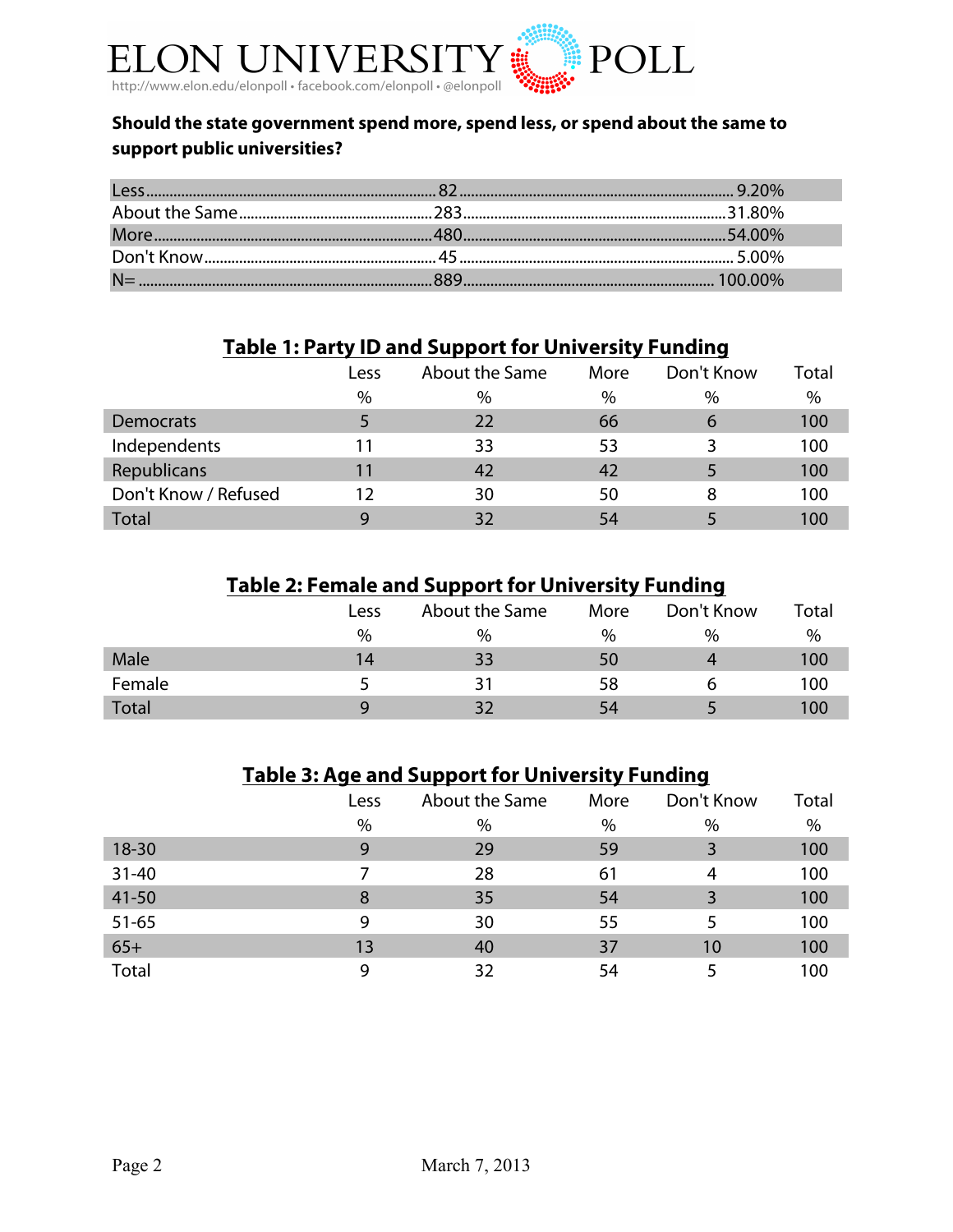

# **Table 4: Race and Support for University Funding**

|              | Less        | About the Same | More | Don't Know    | Total |
|--------------|-------------|----------------|------|---------------|-------|
|              | $\%$        | $\%$           | %    | $\frac{0}{0}$ | %     |
| White        | 11          | 37             | 46   | O             | 100   |
| <b>Black</b> |             | 15             | 78   |               | 100   |
| Other        | $\mathbf b$ | 28             | 63   |               | 100   |
| Total        |             | 32             | 54   |               | 100   |

# **Table 5: Income and Support for University Funding**

|                      | Less | About the Same | More | Don't Know | Total |
|----------------------|------|----------------|------|------------|-------|
|                      | $\%$ | $\%$           | $\%$ | $\%$       | %     |
| Less than \$25,000   | 10   | 27             | 55   |            | 100   |
| \$25,000 to \$50,000 |      | 28             | 61   | 4          | 100   |
| \$50,000 to \$75,000 | 9    | 32             | 55   | 4          | 100   |
| More than \$75,000   | 10   | 37             | 49   | 4          | 100   |
| <b>Total</b>         | q    | 32             | 55   |            | 100   |